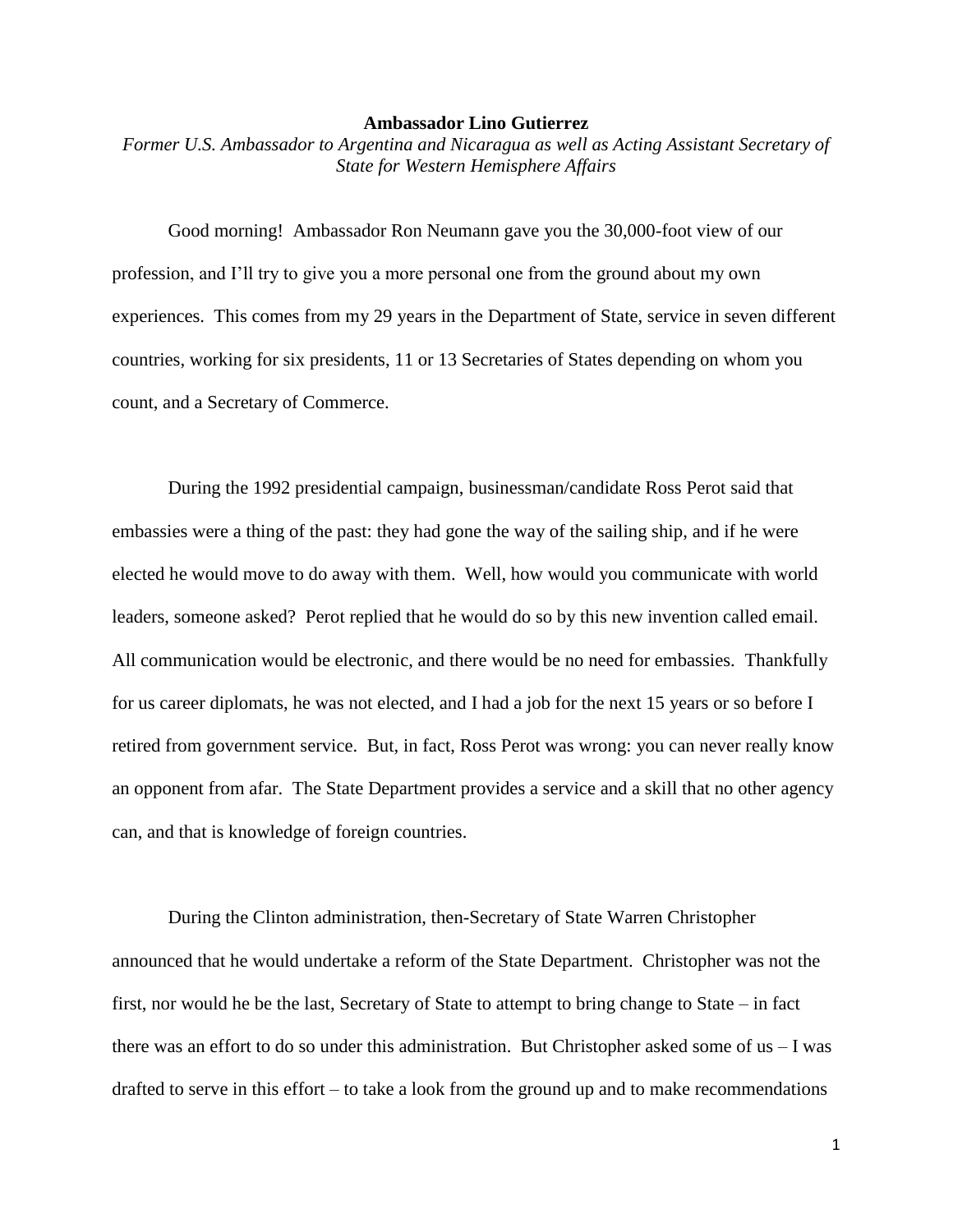on how to make the State Department more effective. We did a deep dive in trying to understand what was the Department of State's contribution to United States foreign policy? Where was our value added? Was it cooperating with our military or law enforcement? Was it in helping American citizens overseas or issuing visas? Fighting narcotrafficking? All of these tasks are important, but we found that what the State Department does that other agencies can't is to provide expert knowledge of foreign countries. Nobody else can tell you that, if you go to in Buenos Aires or Mexico City and you schedule a meeting, and your interlocutor is 30 minutes late, it's not that he's disrespecting you, and you should not take offense. Rather, it's called "hora Latina," or a common practice in societies which are not as time-driven as our own. Or, if one wants to make a deal in the Middle East, methods and practices that work in the U.S., such as getting to the point and defining the bottom line, will be considered impolite, turn off your counterpart and will not work. No, first you have to ask "How are the children? What a sandstorm we had! And how about them Yankees (or better yet, the World Cup)? After serving overseas in foreign countries for many years, Foreign Service officers know how best to achieve U.S. objectives in a foreign environment.

So, the State Department usually understands what will or will not work overseas. Unfortunately, at times in inter-agency meetings in Washington, State Department officers have developed a reputation of being the naysayers. It falls to the State Department representatives to tell their often enthusiastic colleagues from other agencies why many of their ideas will not work. This leads folks in the National Security Council or the military to at times get frustrated and say that the State Department officers aren't with the program, or are not loyal to the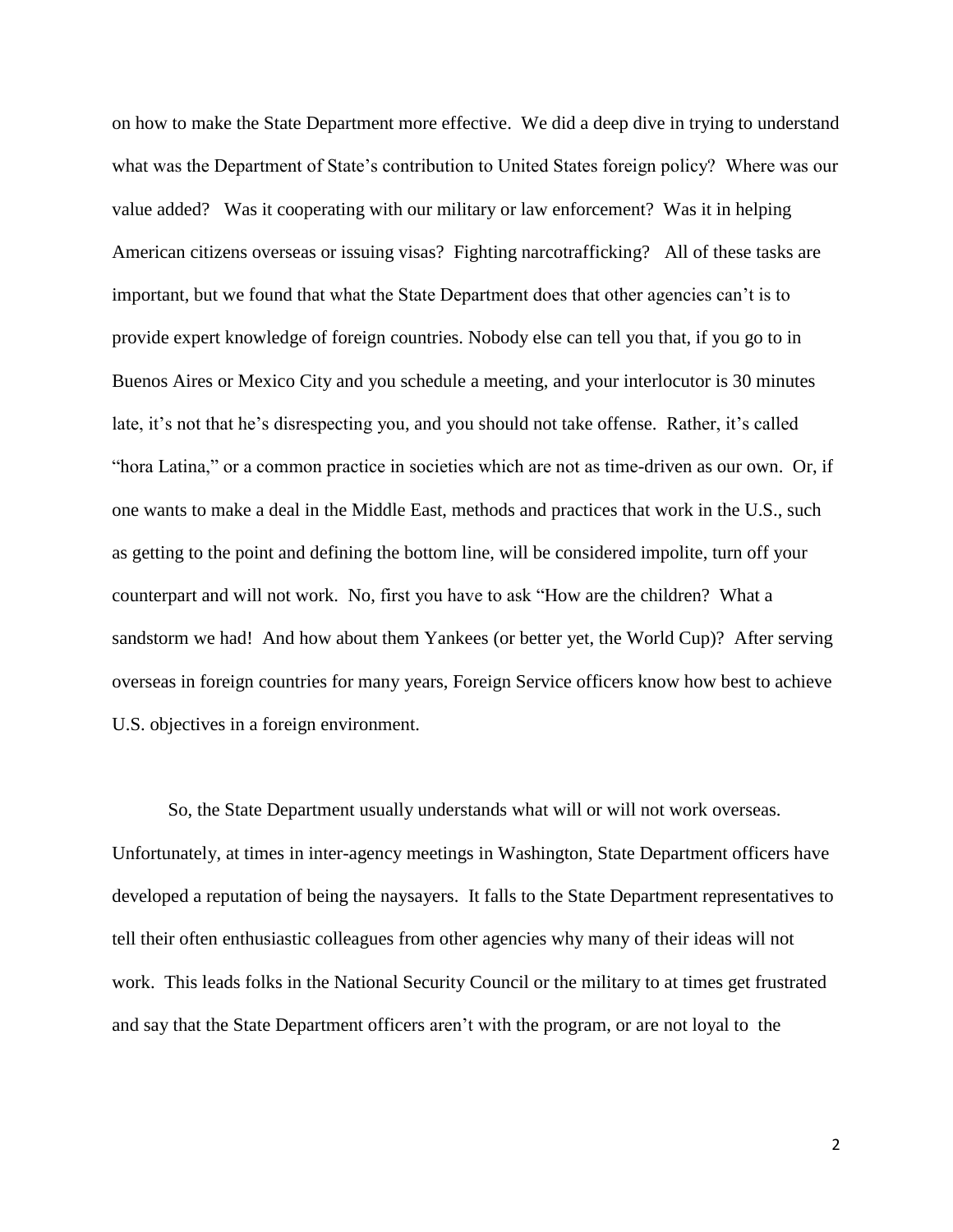president. But there have been countless times where the State Department has played a vital role in helping to avoid U.S. foreign policy missteps or embarrassment.

Let me give you just a few instances from my career of how the State Department knowledge of countries can provide key contributions to the U.S. effort. When I was a junior officer in the Dominican Republic, which is a country where we intervened militarily in 1965, the country was having a critical election. The Dominican president, who was pro-U.S., had been reelected three times and everybody assumed he would be reelected again. Before the election, I was given the assignment to go to the eastern part of the country to report on how the campaign was going. Because I was born in Cuba, I had no problem blending into the Dominican Republic: the culture was very similar, and the language was perfectly understood by me. I did a tour of the eastern part of the island talking to mayors, political leaders, businessmen, and others, and wrote a report saying that I thought the opposition was going to emerge triumphant in the next election in the eastern part of the country.

Well, the Embassy Deputy Chief of Mission (DCM), or number two, who was a 30-year veteran, read my report and essentially tossed it in the trash can, probably concluding that I was only an inexperienced first tour officer who did not know what I was talking about. Well, the opposition did win the election, and then some folks remembered the guy who wrote that report saying the opposition would win. (I did learn subsequently never to predict anything as a diplomat because no one will remember if you are right, and everyone will blame you if you are wrong.) But, by a diplomat who understood the language and the country going out in the countryside talking to people, and writing a report, you alert Washington to the fact that there

3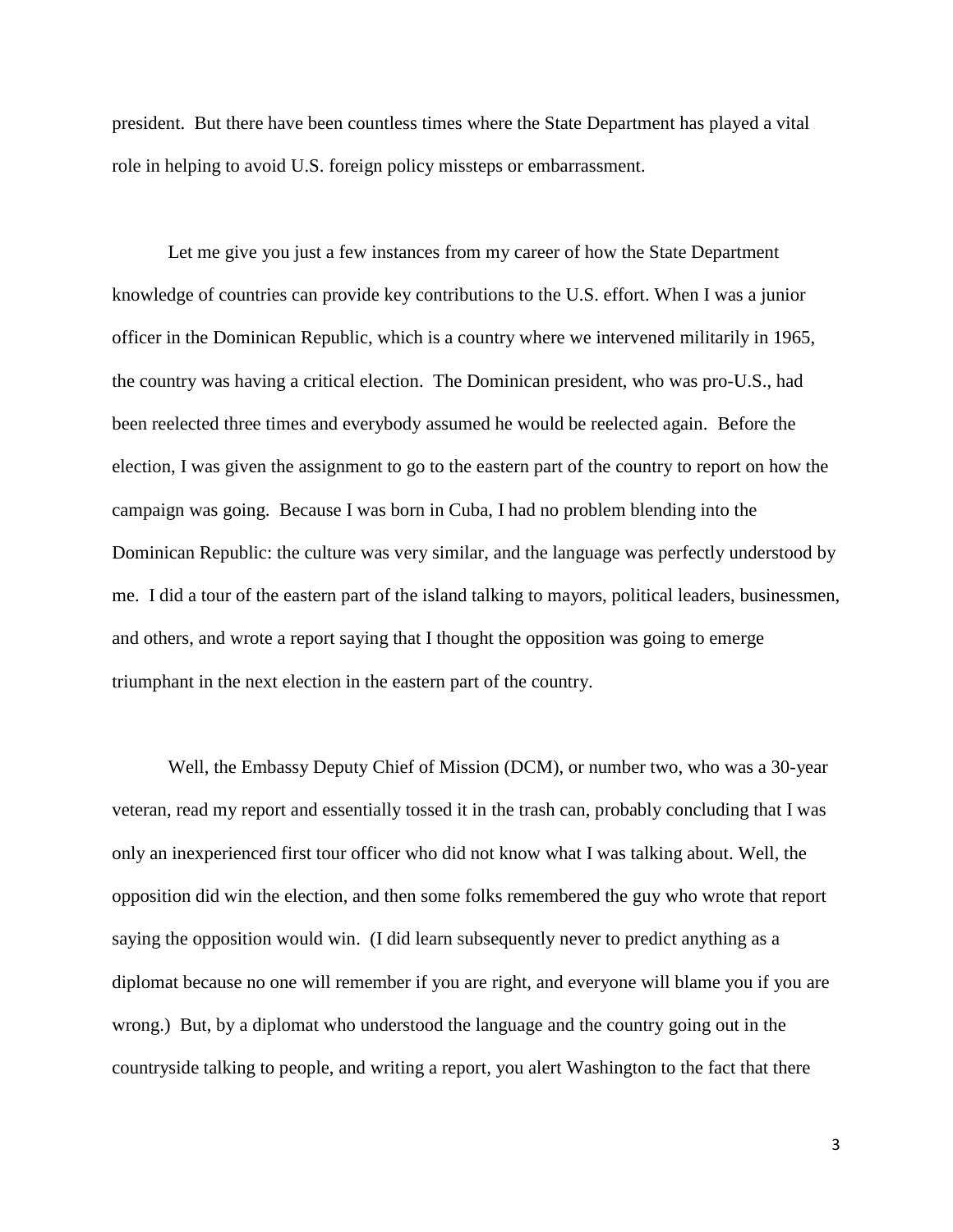may soon be a new government which might require a new approach. I think that's value added to the Department of State and for U.S. foreign policy.

When I was in Haiti, and this was a case where foreign policy intersects with domestic politics, we had what we called a boat crisis, as many Haitians started taking to the seas in record numbers and landing on Florida's shores. Naturally, Florida authorities were yelling at Washington saying "why can't you stop this," and this exodus, of course, unleashed a number of other players like humans rights activists who urged the U.S. to take these people in because they were fleeing a dictatorship where they were being oppressed. In contrast, local officials were urging us to send them back because we simply couldn't take them in. That put the Reagan administration in a big quandary.

After negotiating with the Haitian government, it became clear that Haiti had no interest in preventing the boat people from leaving the island. Haiti was the poorest country in the Western Hemisphere, so this mass exodus meant fewer mouths to feed. However, we were able to negotiate an agreement with the Haitian government that allowed the U.S. to returned Haitian boat people to Haiti. At that time the U.S. Coast Guard had 17 cutters off Haiti and were ready to intercept migrants at sea. Under the diplomatic agreement signed with the Haitian government, U.S. immigration officials would interview the migrants who were intercepted at sea, find out if any had valid claims for political asylum, and bring the ones who did not back to Haiti. To satisfy human rights advocates, we would send Embassy officers to interview them in their homes in the countryside to make sure they were not being persecuted by the authorities for attempting to flee the country. So, without a diplomatic corps that was willing to look at all

4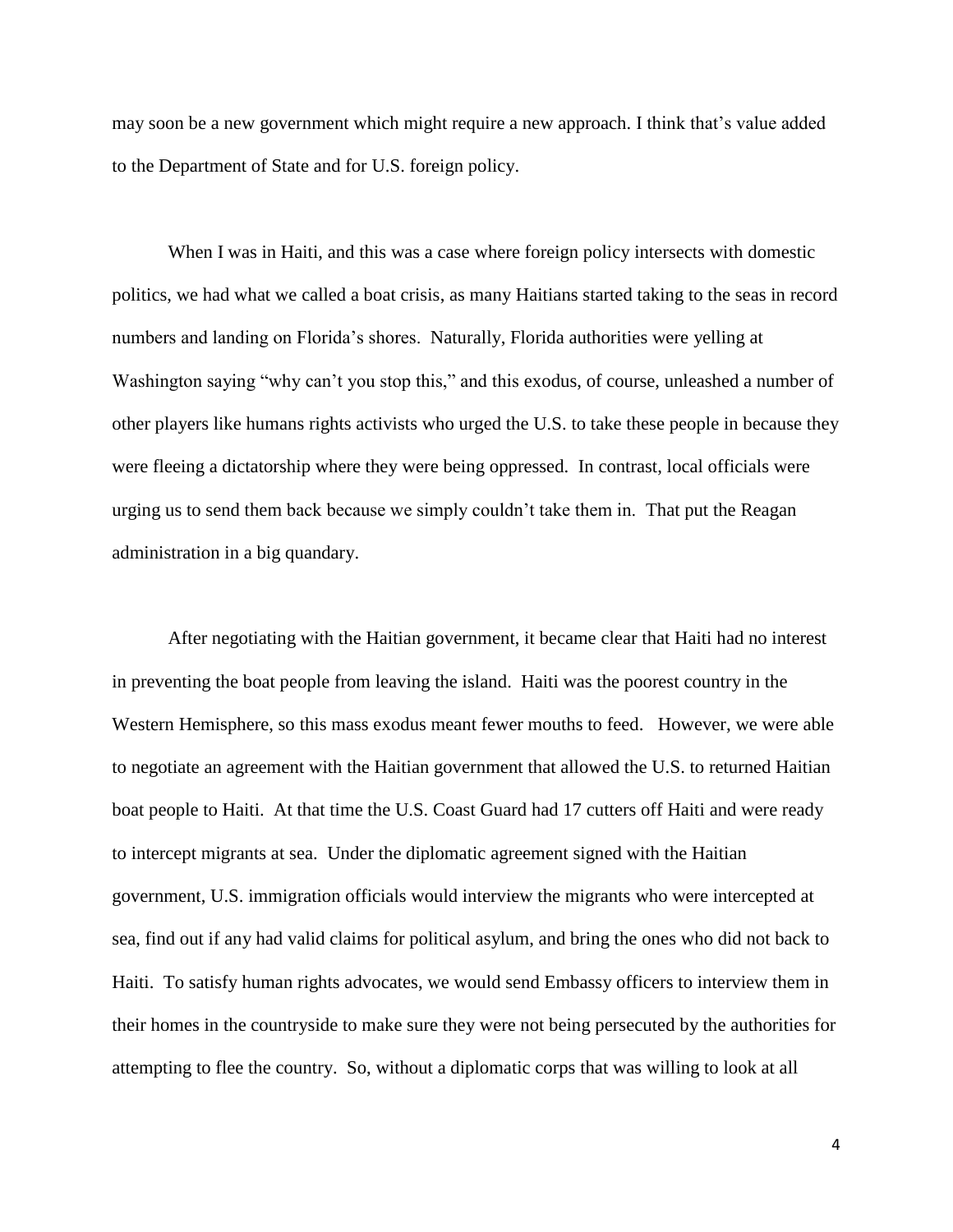these aspects, to negotiate with this government of Haitian President Jean-Claude Duvalier, president for life, we were able to get to a win-win situation where we could satisfy human rights activists, Florida authorities, and the Haitian government all at once. This is something that you cannot do by gunboat diplomacy alone. You need people who know the country and who know what can be accomplished to get to a win-win for both countries.

I was also deployed to Grenada in 1983 shortly after United States military forces came in to save over 1,000 U.S. medical students during an attempted coup. I was given the task of negotiating with the Cuban diplomats who were still on the island and to help negotiate the return of the hundreds of Cuban construction workers/military reservists who were hiding out at the Russian Embassy and other places. In this case, my having been born in Cuba, and my knowledge of the language, history, and culture of that country, allowed me to establish clear lines of communication that facilitated coming to a solution. I delivered a very clear message to the Cuban authorities to let them know what the United States was prepared to do to ensure their departure from the island. I have to say that it's easy to do diplomacy with the U.S. 82nd airborne behind you. Nevertheless, we worked out a compromise where the Cuban diplomats would agree to leave on U.S. military aircraft after being searched. Although at first they publicly refused to have their diplomats searched by U.S. troops, their options were limited and we both knew it. So, we had to engage in a little bit of guerrilla theater, in that we would bring in trucks to transport them and their luggage, and they would make a speech saying "No, we will never allow anyone to bodily search us." So our trucks would leave, and then return the next day and we would search them.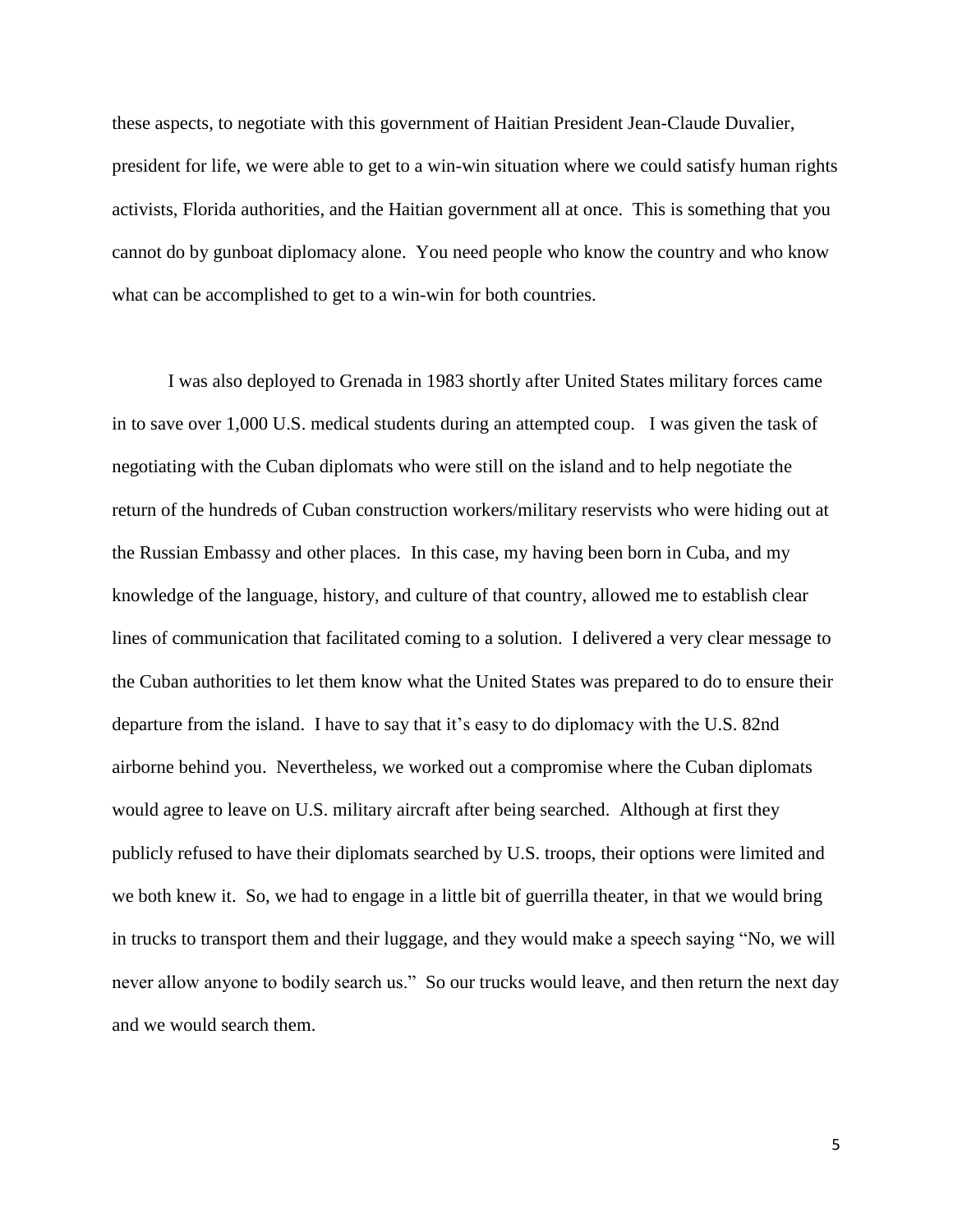The knowledge of how to know and deal with what the other party expects, I think, is something that a diplomat who knows a country and knows a language can do quite successfully. I will relate a couple more experiences in my career. When I was the U.S. ambassador to Nicaragua, we had hurricane Mitch, which was the worst disaster in Central American history. It was a hurricane that stayed put rather than moving quickly, as most do. Hurricane Mitch stayed on top of Central America, and there was more rain in a short period of time than there had been in history. The hurricane washed away much of the infrastructure and killed thousands of people, particularly in Honduras and Nicaragua. Faced with this disaster, I requested help for disaster relief in the country. I called General Wilhelm, who was the SOUTHCOM combatant commander, to request his help. Although SOUTHCOM had its hands full with help to other countries, we were able to persuade them to send an army construction team that would come in with U.S. troops to help rebuild schools, roads, and bridges.

This would seem to have been a win-win situation for Nicaragua and the U.S., but Nicaragua has a history of U.S. interventions and some anti-Americanism. The Sandinista opposition in Nicaragua was very anti-American, and was then led by the current president, Daniel Ortega, who is not a friend of the United States. The opposition mounted a propaganda campaign that claimed that the U.S. troops were the same Marines who invaded Nicaragua at the beginning of the  $20<sup>th</sup>$  century, in the days of "Chesty" Puller when the Marines were chasing the rebel leader Sandino. Ortega claimed that the Marines were coming back and would bring an AIDS epidemic to the population. He also said our troops were going to map out targets to bomb later. This is the time when the U.S. was engaged in a bombing campaign against Milosevic in Serbia by the Apache helicopters. How could we counter such lies and propaganda?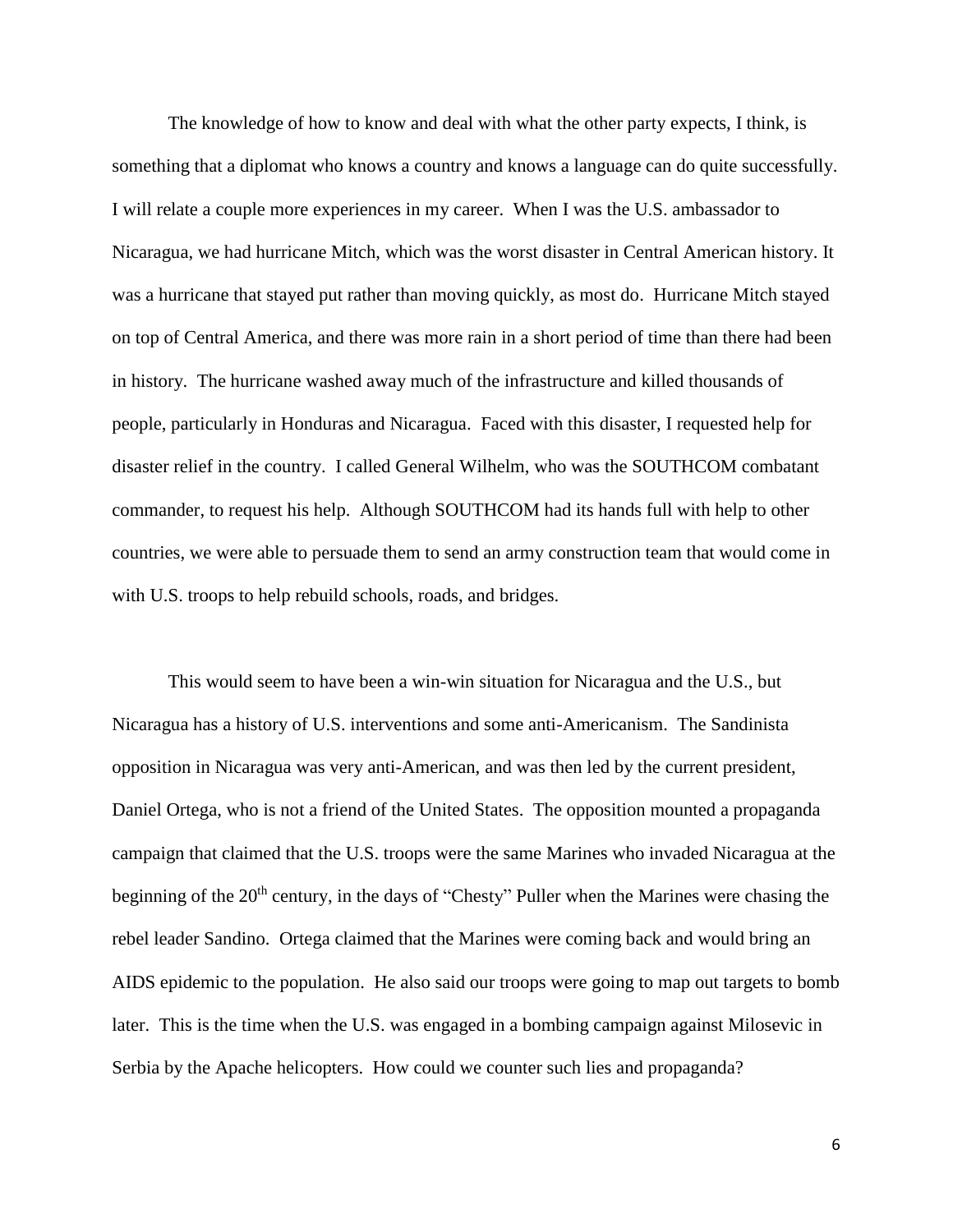To counter the opposition's falsehoods, we turned to one of the weapons in our toolkit: something we call public diplomacy. How did we do that? Well, we had to ensure that we destroyed some of the stereotypes in the Nicaraguan population that the Sandinistas were trying to exploit. In order to dispel the notion that we were coming to invade, I negotiated with the military commander to make sure that, when the troops landed in Nicaragua, they would not get off the planes carrying their weapons. Instead, they would be unarmed and their weapons would come in crates. We also did everything possible to promote cooperation between our two militaries. The Nicaraguan army agreed to provide perimeter security for the U.S. troops, which took quite a bit of negotiation. Also, we agreed to have U.S. and Nicaraguan helicopters work side by side delivering relief supplies. And in order to avoid negative incidents – this one may not have been popular with our troops -- there was to be no liquor allowed in the country and our troops would not be allowed to go to local bars.

When the troops arrived, we gave the Nicaraguan press access to the arriving soldiers and marines, and they found that our guys and ladies were people just like them. The press had an image of 6-foot-tall blonde Americans who spoke no Spanish, but they ran into something very different. Our troops included many women and a rainbow of races: many Latinos, African-Americans, Arab-Americans, and whites who spoke Spanish. The reporters would ask "Are you here to invade us?" or "Are you bringing AIDS?" and our troops would respond "No, we're here to help." End of story. Ortega was not heard from again, and the troops were universally welcomed. This is where public diplomacy can be effective, and it can only happen when you have the experience and knowledge of the local conditions and language to make it work.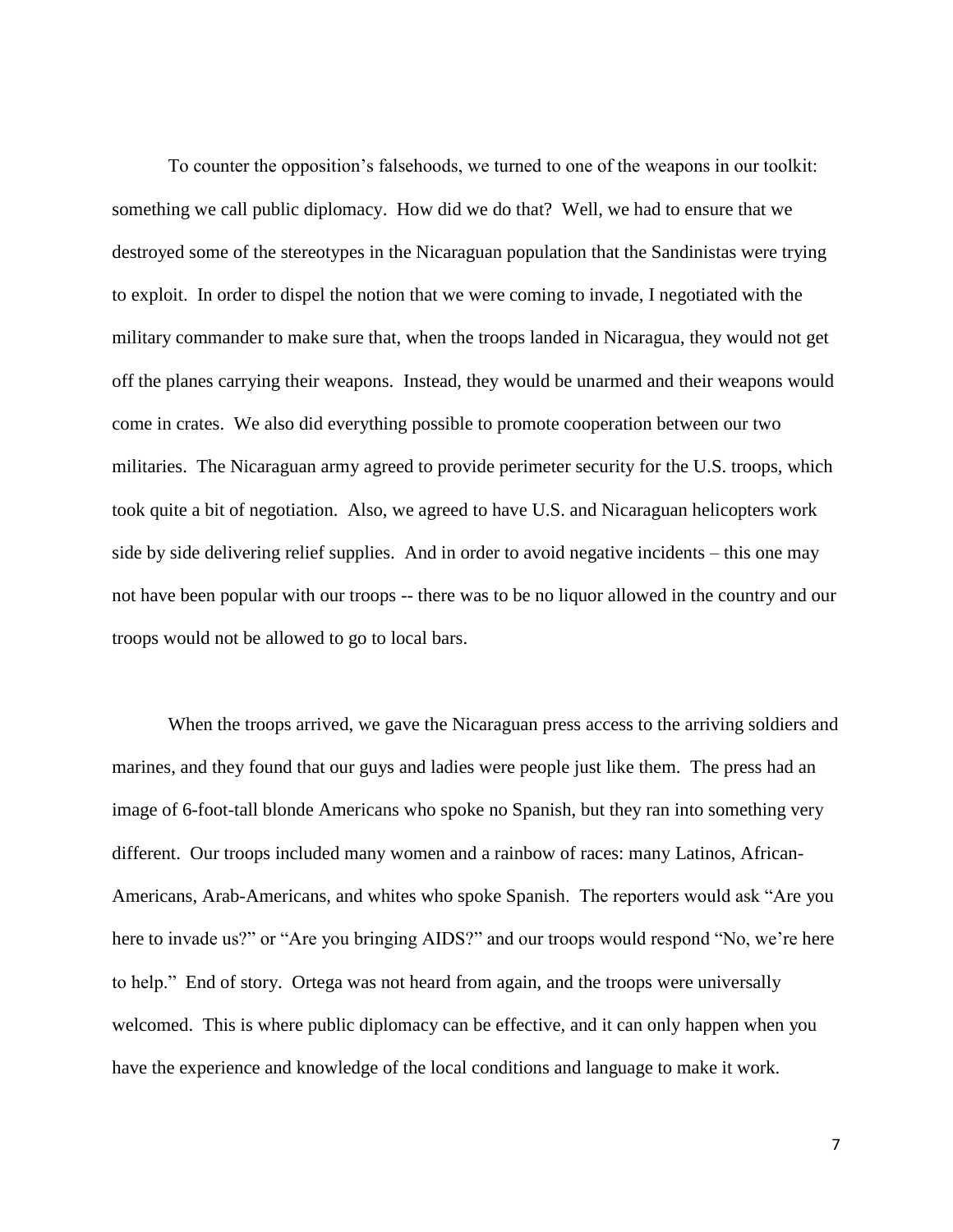We live in a messy world today. When Ron Neumann and I came into the Foreign Service as young Foreign Service officers, our world was very black and white. You knew who the enemy was: they were the ones who had the missiles pointed at our cities. It wasn't the French, it wasn't the Germans, and it wasn't the Iranians at the time. It was the Russians, the Soviet Union. We lived in a bipolar world. Often foreign policy became a zero-sum game, which I think we probably took a little too far. But, after the fall of the Berlin Wall, Francis Fukuyama wrote his famous article, "The end of History" as he saw it. The world changed, and it wasn't the end of one history, but the beginning of another, and this could be called a messier and more complicated world. It is a world where there are not just two superpowers but one major superpower, although maybe with China creeping up behind us we can talk about bipolarity again, and a lot of independent actors. It is a world with less control, where nuclear weapons could be lost or not accounted for, and a world where issues like climate change are pressing.

In recent years, we diplomats have had to become experts on issues like human trafficking, cyber warfare, narco-trafficking, and others. Today's diplomat must know a lot more than we did when we came in to deal with all the threats that come to the United States. In fact, I had to become an entomologist of sorts, an insect expert, a couple of times in my career. One time was when I was the Portugal desk officer, and we had a problem in the Azores, where we had a military base. Near our base, local farmers alerted us that they were facing a plague of Japanese beetles – which had never been found in the islands – which were all over the country. The Portuguese blamed U.S. military flights that came from places where there were Japanese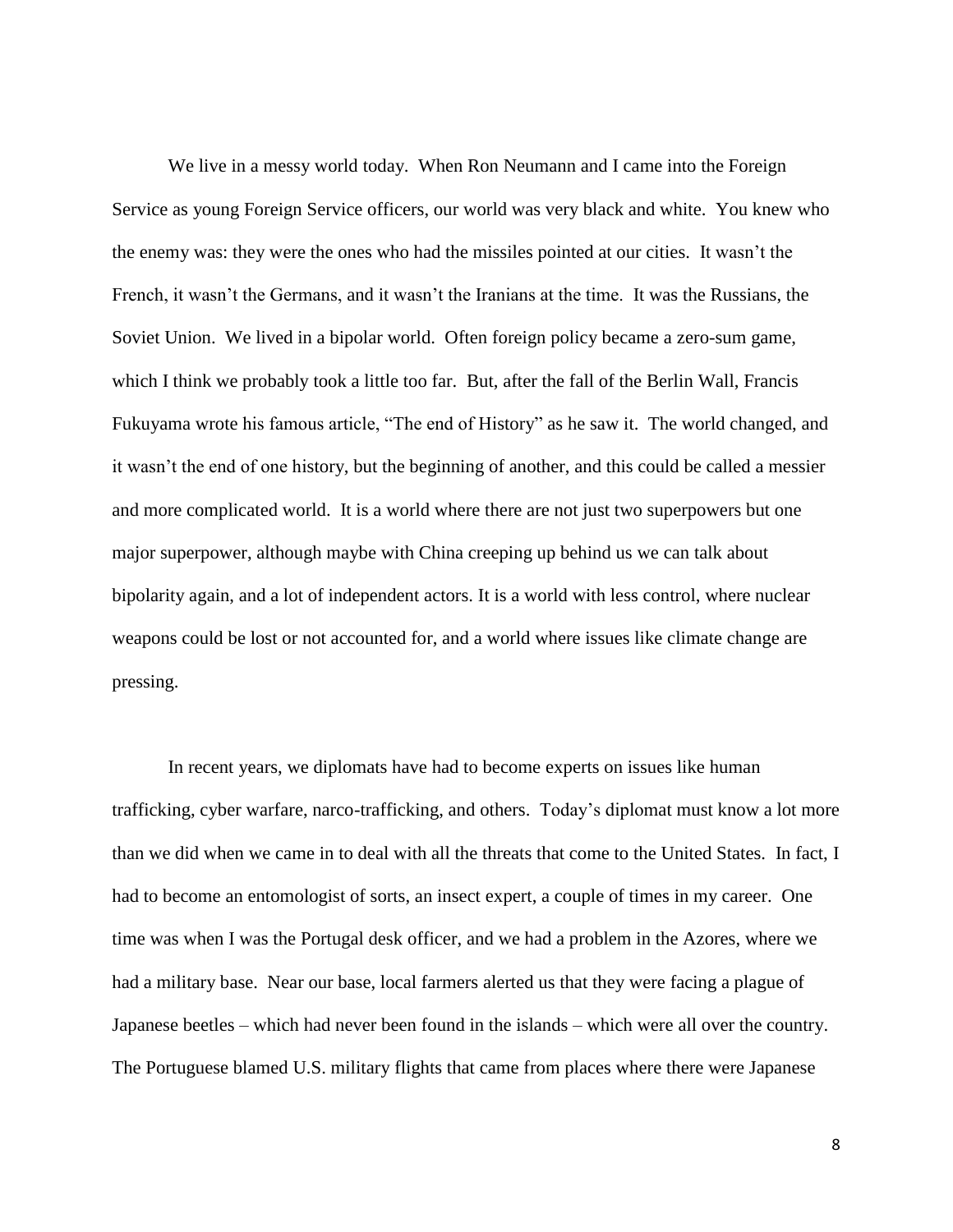beetles. While we did not admit that we had brought the beetles, we agreed to help in dealing with the problem. So, we had to negotiate an agreement with the Portuguese to see if we could get rid of the Japanese beetles. I had to learn not only how eradication by spraying worked, but we found it to be too expensive and it may not have solved the problem. The program that we finally agreed on was a "milky spore" program, whereby we would bring in sterile flies or insects that would mate with Japanese beetles and prevent them from reproducing, and then there would be no more Japanese beetles in the Azores. We agreed to pay for the program, and that was a lot less expensive than spraying. So, there are the kinds of issues we must deal with.

Today we must do a better job of explaining to the American public what we do. When many of us go back home after service overseas, sometimes we get asked: "So you work for the State Department? What State? Alabama? Georgia?" Or, "You say you are in the Forest Service?" We have to explain what we do to the American public and why it's beneficial to the American taxpayer. We live in difficult times for U.S. diplomacy. Many Americans fail to see the benefits of diplomacy and don't believe it's important. Some think that a military force is the best way to exert power overseas and get our way. When the administration proposed a preemptive cut of 30% to the Department of State, many people say "Well, these people are just wearing striped pants and drinking tea." I think we need to educate the public. We need to show them images of our embassies in Dar es Salaam and Nairobi when they were bombed, and show those diplomats underneath the rubble trying to save their local employees. Or show them in the jungle looking for lost American citizens. Or tell them that more Foreign Service officers have died in service than generals in combat. These are kinds of things the American public needs to know and we need to do a better job of telling them.